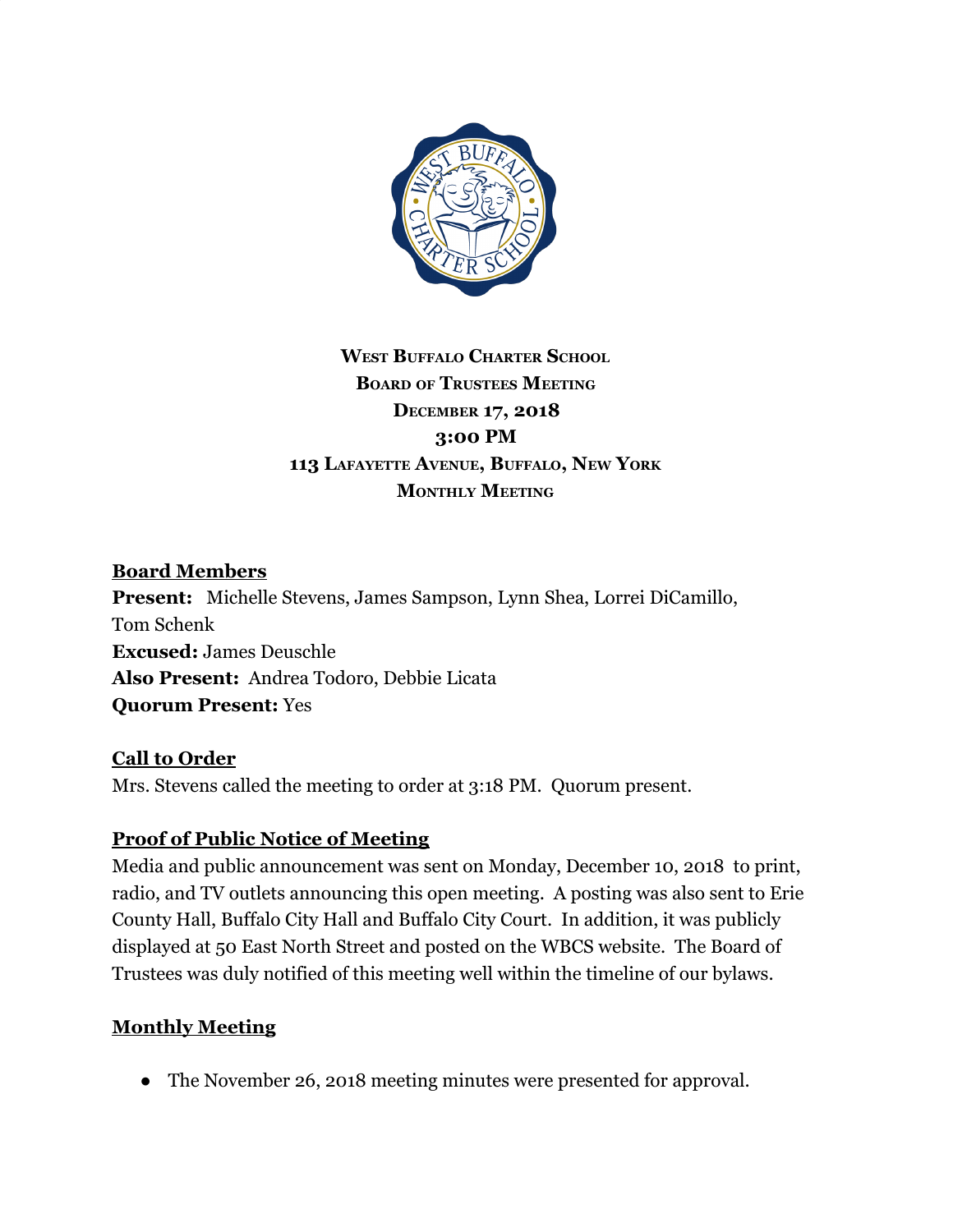## **Upon motion duly made by Dr. Schenk and seconded by Mrs. DiCamillo, the November 26, 2018 minutes were approved as presented. All in favor. Non-opposed.**

### **Financial Report**

Mrs. Todoro presented the financial reports for the period ending November 30th, 2018 in Mrs. Sterns' sted (a copy is attached hereto and made a part hereof).

# **Upon motion duly made by Dr. Schenk and seconded by Mrs. DiCamillo, the November 30th, 2018 financials were approved as presented. All in favor. Non-opposed.**

### **School Leader Report**

Mrs. Todoro presented the School Leader report (a copy is attached hereto and made a part hereof).

- **●** Mrs. Todoro presented and clarified to the board the document pertaining to the ELP for Accountability Report Guide.
- Discussion regarding the WNY Special Education Collaborative meeting that Mrs. Todoro and Mrs. Stevens recently attended.
- Update provided on Voyage of Discovery.
- Discussion regarding upcoming Academic Committee meeting.

### **Board of Trustees Chair Report**

● Mrs. Stevens presented background information on and solicited the board on potential board member Peter Hefley.

## **Upon motion duly made by Mrs. Stevens and seconded by Dr. Schenk, Peter Hefley was nominated to serve on the WBCS Board of Trustees pending SED approval. All in favor. Non-opposed.**

● Mrs. Stevens thanked the Board for their dedication to serving the students of WBCS.